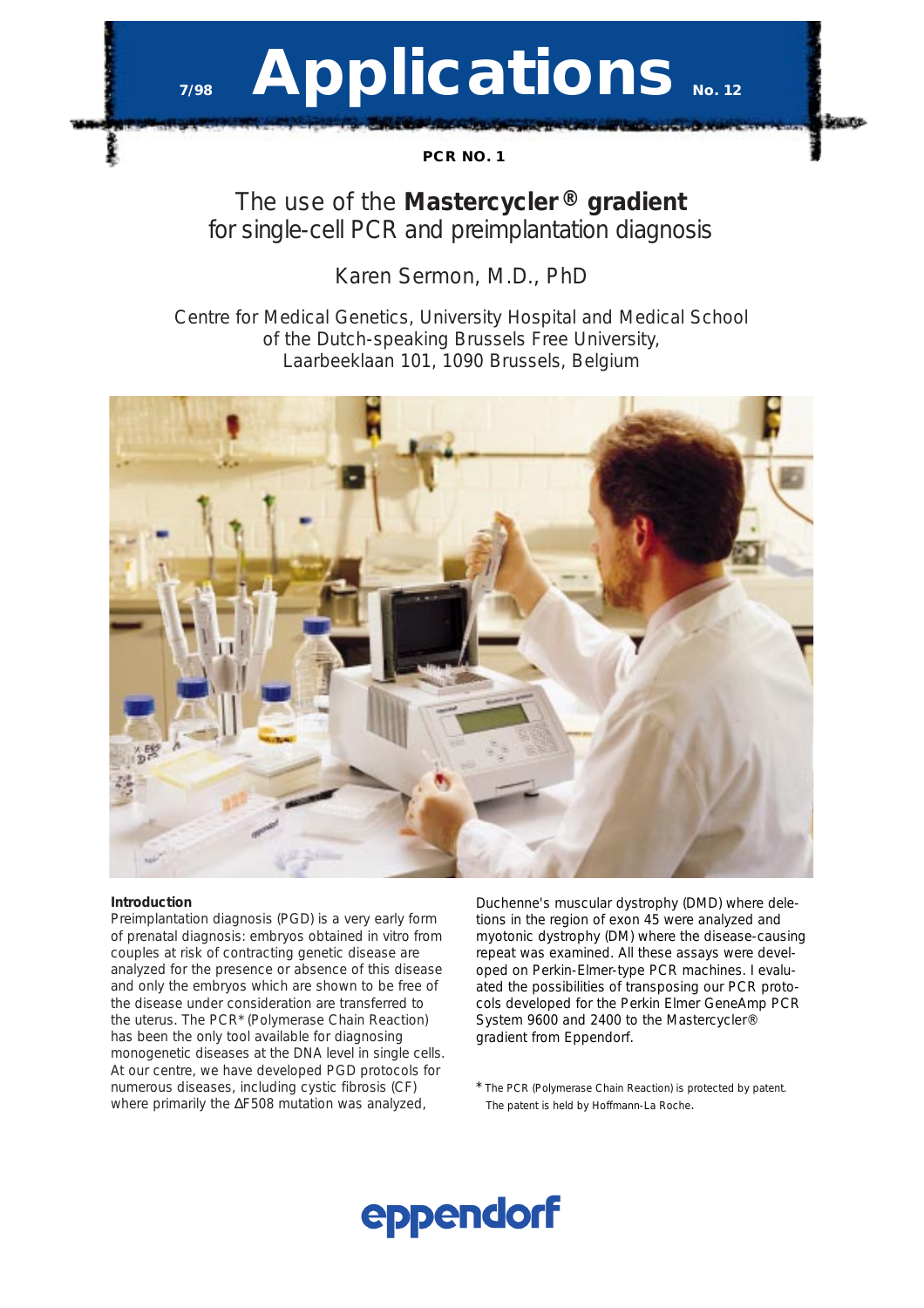#### **Materials and Methods**

As a source of single cells, Lymphoblasts transformed with the Epstein-Barr-virus were used. The cells are a carrier of the ∆F508 mutation, a female heterozygous for the CA repeat in intron 45 of the DMD gene and an individual heterozygous for the DM-repeat (5 and 12 repeats) respectively. The cells were washed three times with PBS, after which individual cells were washed three times in 2-µl drops of Ca2+- and Mg2+- free medium and transferred to 200 µl PCR tubes (Eppendorf PCR tubes) containing 2.5 or 5 µl alkaline lysis buffer (ALB; 50 mM DTT and 200 mM KOH for CF and DMD or NaOH for DM).

Three µl from the first PCR were taken as a template in the second PCR. The reaction mix had the same final concentrations and volume as the first PCR. The PCR products were run on a horizontal 2 % agarose gel to check for amplification and contamination (figure 1), after which the samples showing amplification were separated on a vertical 4 % Metaphor Agarose gel (Sanver Tech, Boechout, Belgium), run at 350 V for 90 min (Figure 2). Primer sequences and PCR programmes are summarized in Table 1. The DMD sequence was amplified in a similar way to the CF sequence (Figure 3).

| Table 1: Summary of primers and programmes used for the different PCRs |                                                                    |                                                                                                                             |  |  |
|------------------------------------------------------------------------|--------------------------------------------------------------------|-----------------------------------------------------------------------------------------------------------------------------|--|--|
|                                                                        |                                                                    |                                                                                                                             |  |  |
| Locus/mutation analyzed                                                | Primer sequences                                                   | PCR programmes for the Mastercycler <sup>®</sup>                                                                            |  |  |
|                                                                        |                                                                    |                                                                                                                             |  |  |
| CF( $\Delta$ F508), conventional PCR                                   | 5'-GCAGAGTACCTGAAACAGGA-3'<br>5'-CATTCACAGTAGCTTACCCA-3'           | 1st PCR: 5 min 96 °C, (30 s 96 °C, 30 s<br>55 °C, 30 s72 °C) x 10, (30 s 94 °C, 30 s<br>55 °C,30 s 72 °C) x 15, 5 min 72 °C |  |  |
|                                                                        | 5'-GTTTTCCTGGATTATGCCTGGCAC-3'<br>5'-GTTGGCATGCTTTGATGACGCTTC-3'   | 2nd PCR: 5 min 94 °C, (30 s 94 °C, 30 s<br>58 °C, 30 s 72 °C) x 30, 5 min 72 °C                                             |  |  |
| CF (AF508), fluorescent PCR                                            | 5'-AATTGGAGGCAAGTGAATCC-3"<br>5'-GTTGGCATGCTTTGATGACGCTTC-3'       | 5 min 96 °C, (30 s 96 °C, 30 s 55 °C, 30 s 72)<br>x 10, (30 s 94 °C, 30 s 55 °C, 30 s 72 °C) x 27,<br>5 min 72 °C           |  |  |
| DMD, CA repeat intron 45                                               | 5'-CAGGCTATAATTCTTTAACTTTGGC-3"<br>5'-CTCTTTCCCTCTTTATTCATGTTAC-3' | 5 min 96 °C, (30 s 96 °C, 30 s 62 °C, 30 s<br>72 °C) x 10, (30 s 94 °C, 30 s 62 °C, 30 s<br>72 °C) x 35, 5 min 72 °C        |  |  |
| DM, triplet repeat 3'end                                               | 5'-CTTCCCAGGCCTGCAGTTTGCCCA-3"<br>5'-GAACGGGGCTCGAAGGGTCCTTGTAG    | 5 min 95 °C, (30 s 95 °C, 30 s 65 °C, 1 min<br>70 °C) x 45, 5 min 72 °C                                                     |  |  |
| * These primers are fluorescently labelled.                            |                                                                    |                                                                                                                             |  |  |

The tubes were kept at -80 °C before being processed further. The cells were lysed by incubating them at 65 °C for 10 min, after which the ALB was neutralized with 2.5 or 5 µl neutralisation buffer (900 mM TrisHCl pH 8.3, 300 mM KCl, 200 mM HCl) if KOH was used and 2.5 µl 200 mM Tricine pH 4.9 if NaOH was used. For the detection of ∆F508 on conventional ethidiumbromide-stained gels, reaction mix was added to the cells to a final volume of 50 µl and final concentrations of 50 mM KCl, 100 mM TrisHCl pH 8.3, 2 mM  $MgCl<sub>2</sub>$ , 0.1 mg/ml gelatin, 0.2 mM dNTP,

1 mM primers and 1.25 U Taq polymerase.

PCR for DM was carried out using the Extended Long Template Kit (Boehringer Mannheim) in a total volume of 25 µl with final concentrations of 5 % DMSO, 200 mM dNTPs, 1 x buffer 2 provided by the manufacturer, 20 mM tricine pH 4.95 and 1.4 U of DNA polymerase provided with the kit. Figure 4 shows a result of a PCR amplifying the triplet repeat at the 3'-end of the DM-gene.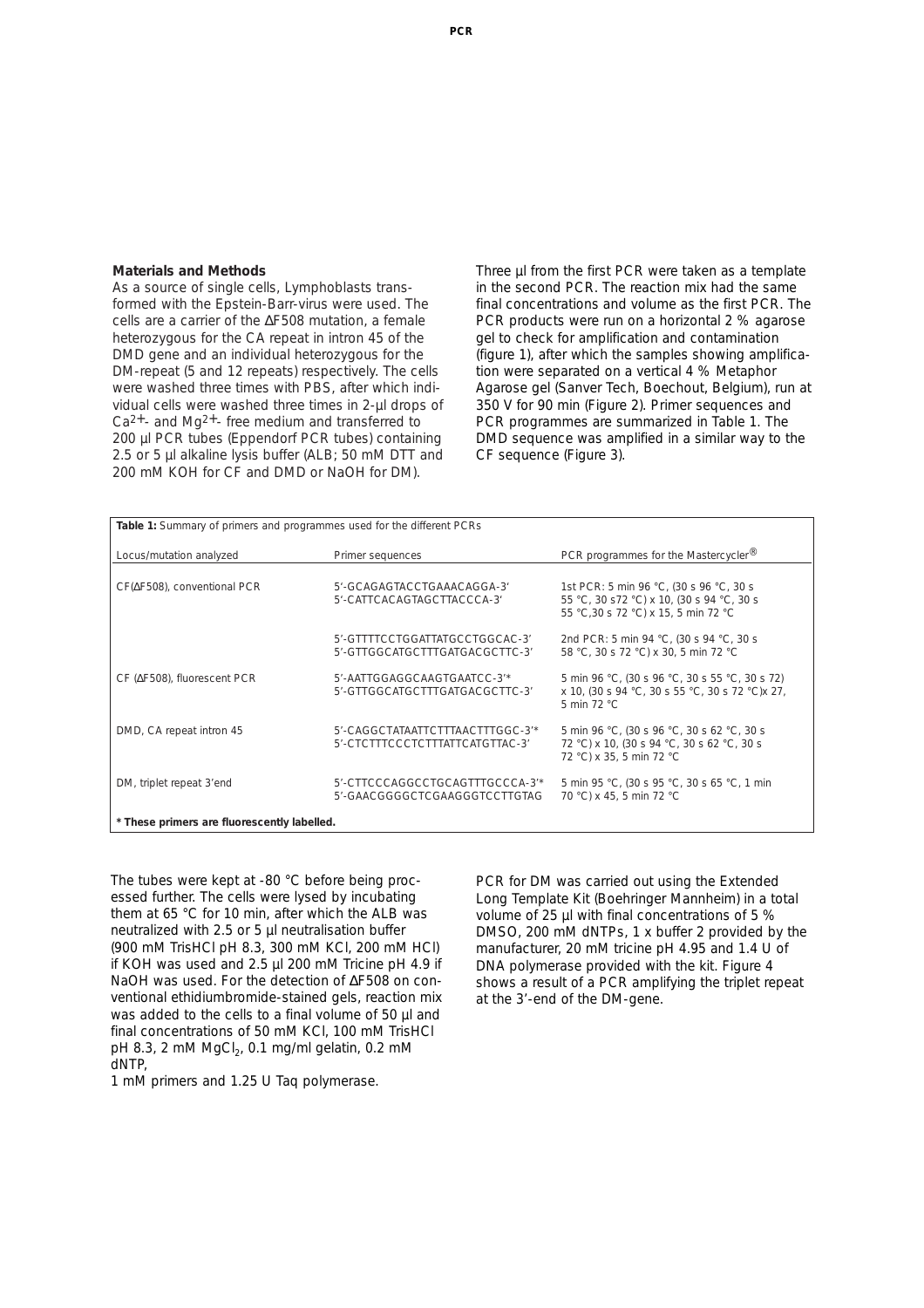### **Results**

For the detection of the ∆F508 mutation with a conventional PCR, 23/26 (88 %) single lymphoblasts showed amplification (Figure 1 and 2). Of these, 4/23 (17 %) showed allele-drop out, i.e. one of both alleles in a heterozygous cell was not amplified (Table 2). Similar results were obtained for the detection of ∆F508 using fluorescent PCR: 25/27 (92 %) cells showed amplification using the Eppendorf Mastercycler® gradient (Figure 3), while 2/25 (8 %) cells showed ADO. For myotonic dystrophy, the results were also very good: 18/18 (100 %) amplification and 0 % ADO with the Mastercycler® (Figure 4). Finally, the DMD-sequence also gave quite good results (Figure 5): 18/18 (100 %) amplification and 2/18 (11 %) ADO for the Mastercycler® gradient.



**Figure 2:** The same PCR products as in figure 1 analysed on a 4% Metaphor Agarose gel. The lowest band represents the mutated allele, the middle band represents the healthy allele (three bp larger), and the top band represents heteroduplexes. The larger bands are again the results from combinations of primers from the first and second PCR rounds. The cell in lane 7 shows ADO, i.e. only the healthy allele is amplified, such that this cell seems homozygous normal.



**Figure 1:** PCR fragments for CF(∆F508) from single cells analysed on a 2 % agarose gel. Lanes 4, 8, 12, 16, 20 and 24 contain blanks; cells in lanes 5, 11 and 13 are not amplified. The smallest, brightest band represents the PCR product (see arrow) obtained after two PCR rounds; the larger products are from combination of primers from the first and second PCR rounds.



**Figure 3:** Cells heterozygous for the ∆F508 mutation after fluorescent PCR and analysis on an automated DNA sequencer. The cells in lanes 14 to 24 show two bands, while the cell in lane 27 only shows one band (i.e. ADO). Lanes 1 and 39 are molecular weight markers representing 150, 200, 250, and 300 bp.